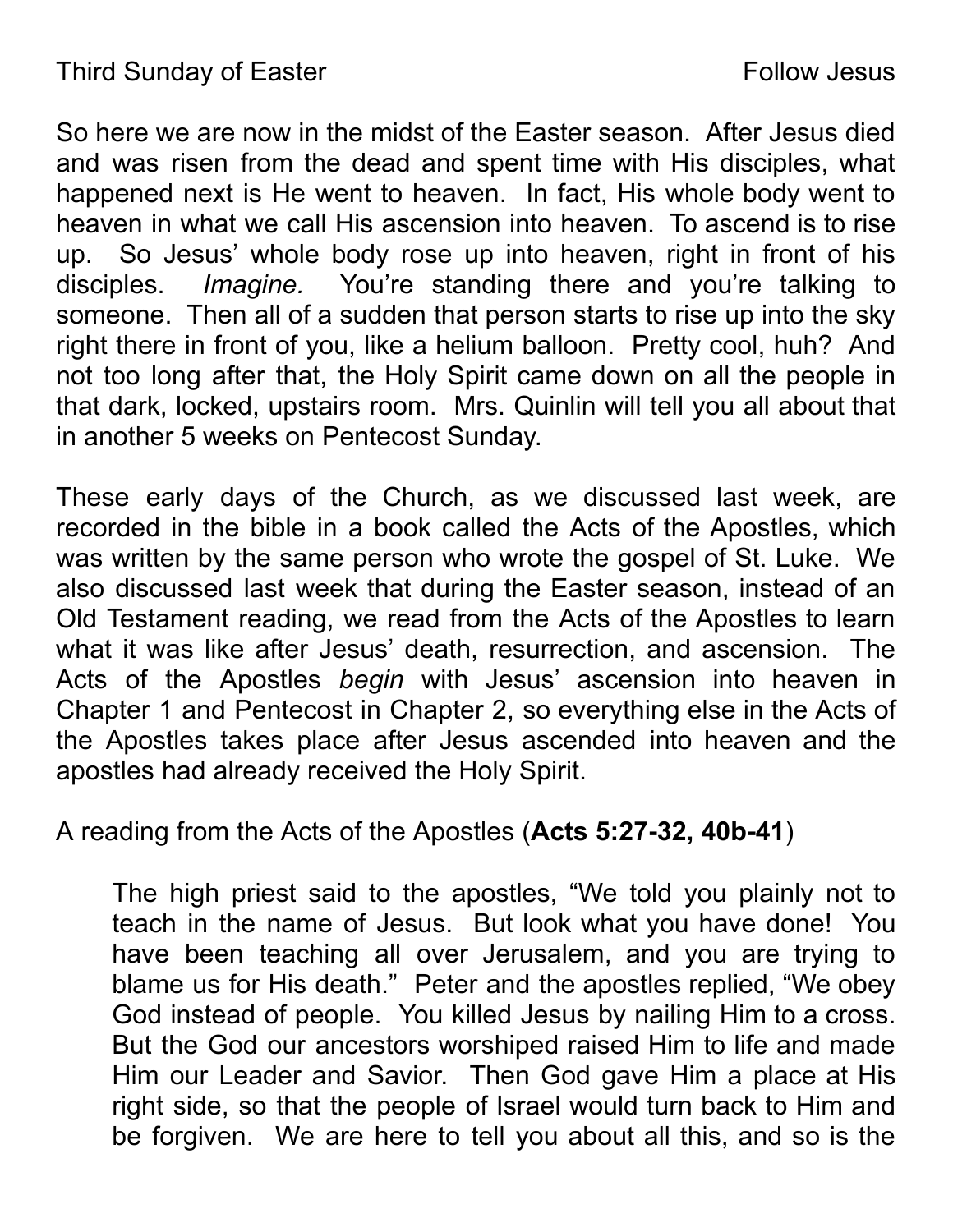Holy Spirit, who is God's gift to everyone who obeys God." The high priests warned them not to speak in the name of Jesus. Then they let them go. The apostles left the council and were happy, because God had considered them worthy to suffer for the sake of Jesus. And all day long they did not stop teaching about the Messiah. The Word of the Lord.

So let's go back to when the apostles were alive and *imagine* what it was like to live through what they were experiencing. Jesus, their leader and teacher had died, then, He rose from the dead, and then He spent time appearing to His disciples for a few weeks before He ascended into heaven. While Jesus was on this earth both before and after he was crucified, he instructed His disciples to spread His good news to all people. Ah, but the high priest and scribes, as it says so in the first sentence of today's reading, said "We told you plainly not to teach in the name of Jesus." So Jesus said teach and the priest and scribes said don't teach, and who did the apostles listen to? Of course, they listened to Jesus. What did Peter say? "We obey God instead of people." What happened next was they got into trouble and were told again to stop teaching about Jesus. In fact, this liturgy reading is actually shortened. The part of the passage which was cut out to shorten the reading was that the apostles were actually whipped. But when they were released from their beating, they were happy. Happy? Okay, this doesn't happen very often nowadays, but when I was your age, if you misbehaved, you could get a spanking. After you were spanked what do you think, would you be happy or sad? Well, you would probably be sad; you certainly would be sore. But the disciples were happy. What's with this? Well, maybe they remembered what Jesus had told them during the Sermon on the Mount in the gospel a few weeks ago. "God will bless you when others hate you and insult you and persecute you because you are a follower of the Son of Man." So they were happy because they had had a chance to suffer for the sake of Jesus, for the sake of the Son of Man. And they kept teaching about the Messiah, Jesus, because as Peter said, "We obey God, not people."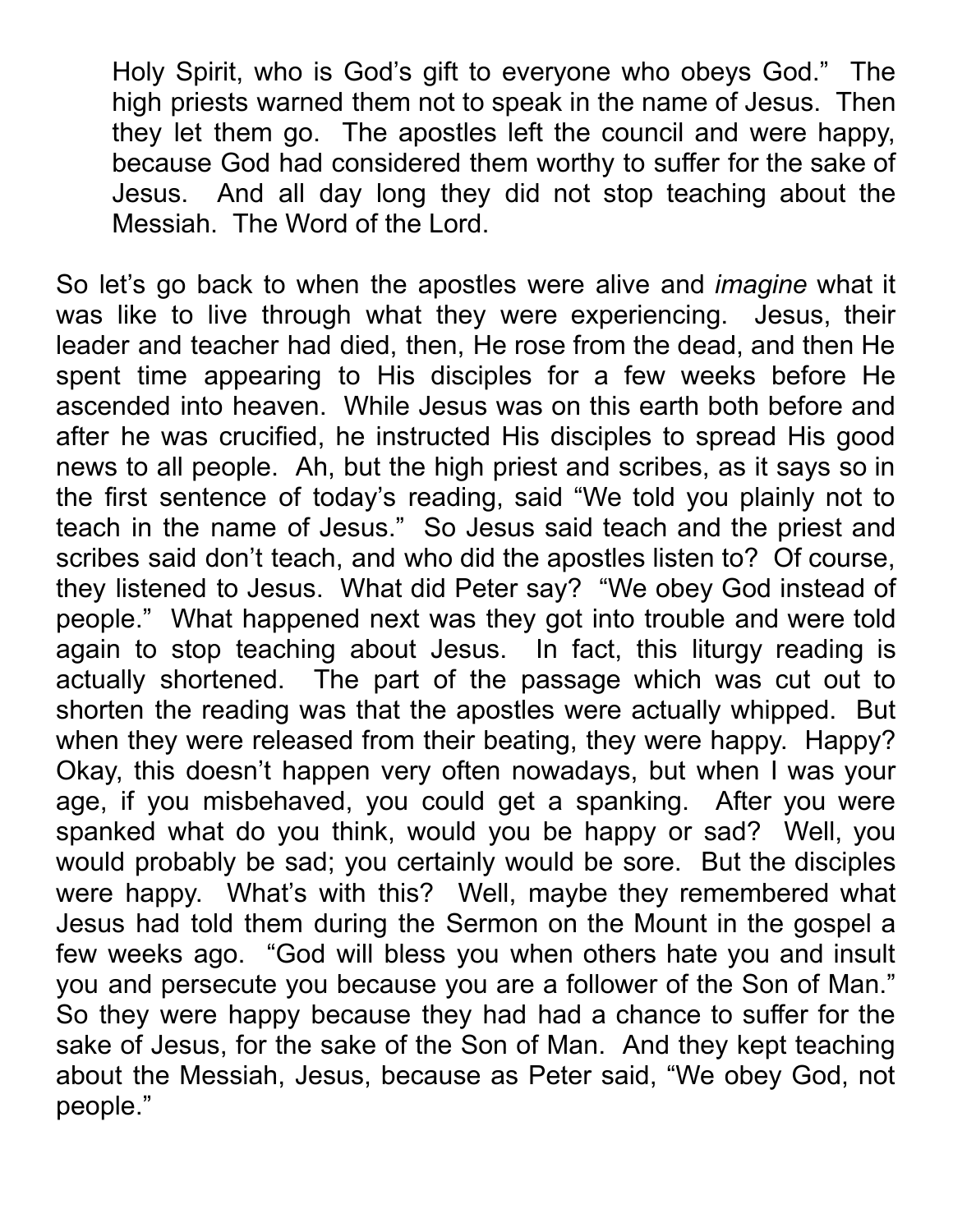## Responsorial Psalm (**Psalm 30:1-2, 4, 10-11, 12**)

I will praise You, Lord, for You have rescued me.

*I will praise You, Lord, for You have rescued me.*

I will praise You, Lord! You saved me from the grave. I prayed to You, Lord God, and You healed me. Your faithful people, Lord, will praise You with songs and honor Your holy name.

*I will praise You, Lord, for You have rescued me.*

Have pity, Lord! Help! You have turned my sorrow into joyful dancing. I will never stop singing your praises, my Lord and my God.

*I will praise You, Lord, for You have rescued me.*

So the disciples were whipped for teaching about Jesus and were happy about it. When they are released, how might they have demonstrated their happiness? Let's go back in time again and *imagine* the disciples walking through the streets of Jerusalem, happy because they had a chance to suffer for Jesus. When people are happy, sometimes they sing a song. *Imagine* the apostles singing, "I will praise You, Lord, for You have rescued me…You have turned my sorrow into joyful dancing. I will never stop singing your praises."

Gospel Acclamation (Notice, now that Lent is over, "alleluia" is back.)

Alleluia, Alleluia. *Alleluia, Alleluia.*

Lord Jesus, make Your word plain to us; make our hearts burn with love when You speak.

*Alleluia, Alleluia.*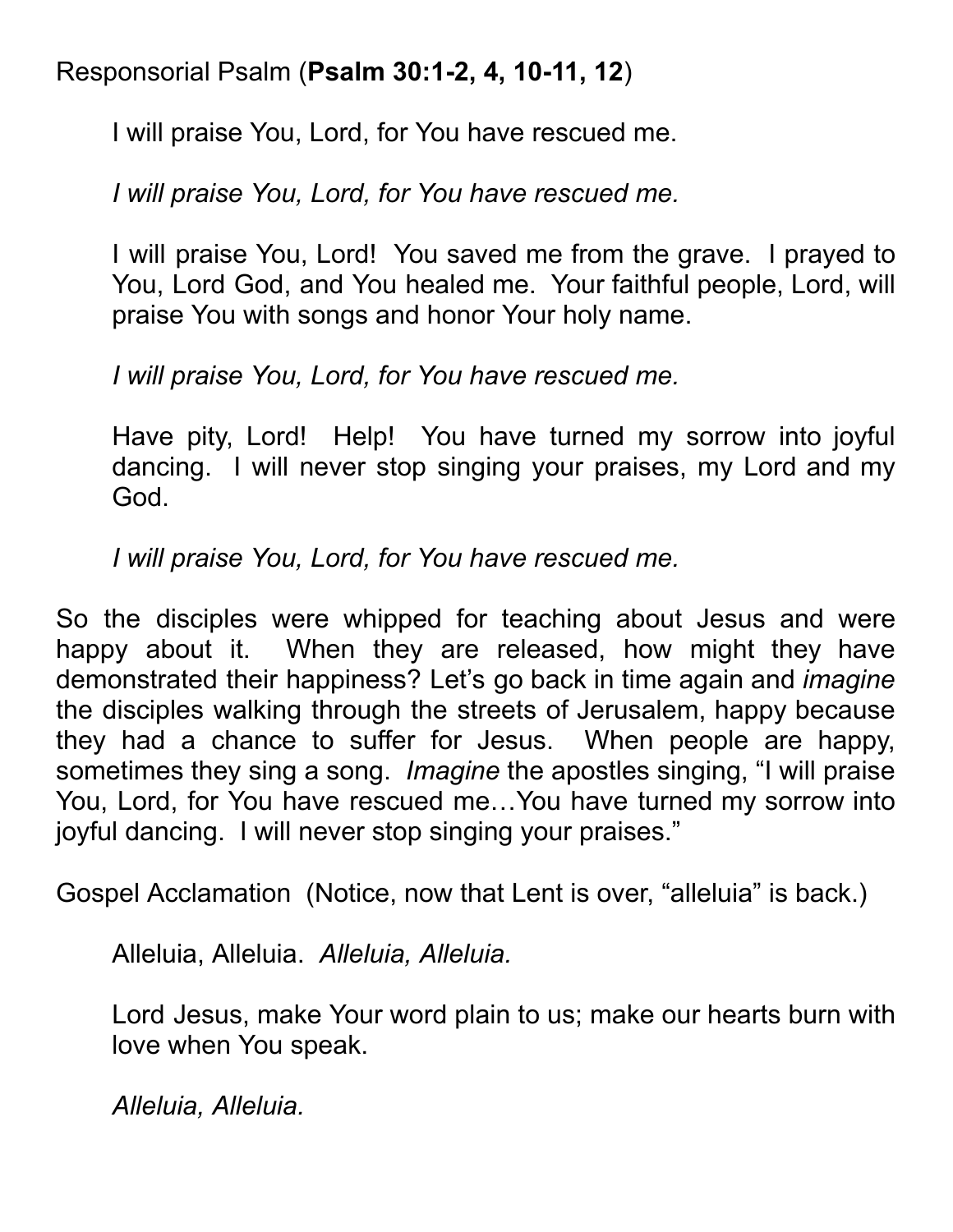A reading from the holy gospel according to St. John (**John 21:1-14**).

Jesus later appeared to His disciples along the shore of Lake Tiberias. Simon Peter, Thomas the Twin, Nathanael from Cana in Galilee, and the two sons of Zebedee were there, together with two other disciples. Simon Peter said, "I'm going fishing." The others said, "We'll go with you." They went out in their boat. But they didn't catch a thing the entire night. Early the next morning Jesus stood on the shore, but the disciples did not realize who He was. Jesus shouted, "Friends, have you caught anything?". "No!" they answered. So He told them, "Let your net down on the right side of the boat, and you will catch some fish." They did what He said, and the net was so full of fish that they could not drag it up into the boat. Jesus' favorite disciple told Peter, "It is the Lord!" When Simon Peter heard that it was the Lord, (he put on the clothes he had taken off while he was working. Then) he jumped into the water. The boat was only about a hundred yards from the shore. The other disciples stayed in the boat and dragged in the net full of fish. When the disciples got out of the boat, they saw some bread and a charcoal fire. Jesus told His disciples, "Bring some of the fish you just caught." Simon Peter got back into the boat and dragged the net to shore. In it were 153 large fish, but still the net did not rip. Jesus said, "Come and eat!" (But none of the disciples dared asked who He was. They knew He was the Lord.) Jesus took the bread in His hands and gave it to some of His disciples. He did the same with the fish. This was the third time that Jesus appeared to His disciples after He was raised from the dead. The gospel of the Lord.

Let's go back in time again to when the apostles were alive and *imagine* what they were experiencing. Again, Jesus had died. Then on the third day, again, He rose from the dead. As we know from last week's gospel, the disciples were in that dark, upstairs, locked room again. And Jesus appeared but Thomas the twin was missing. When the apostles told Thomas what had happened, Thomas said, "I don't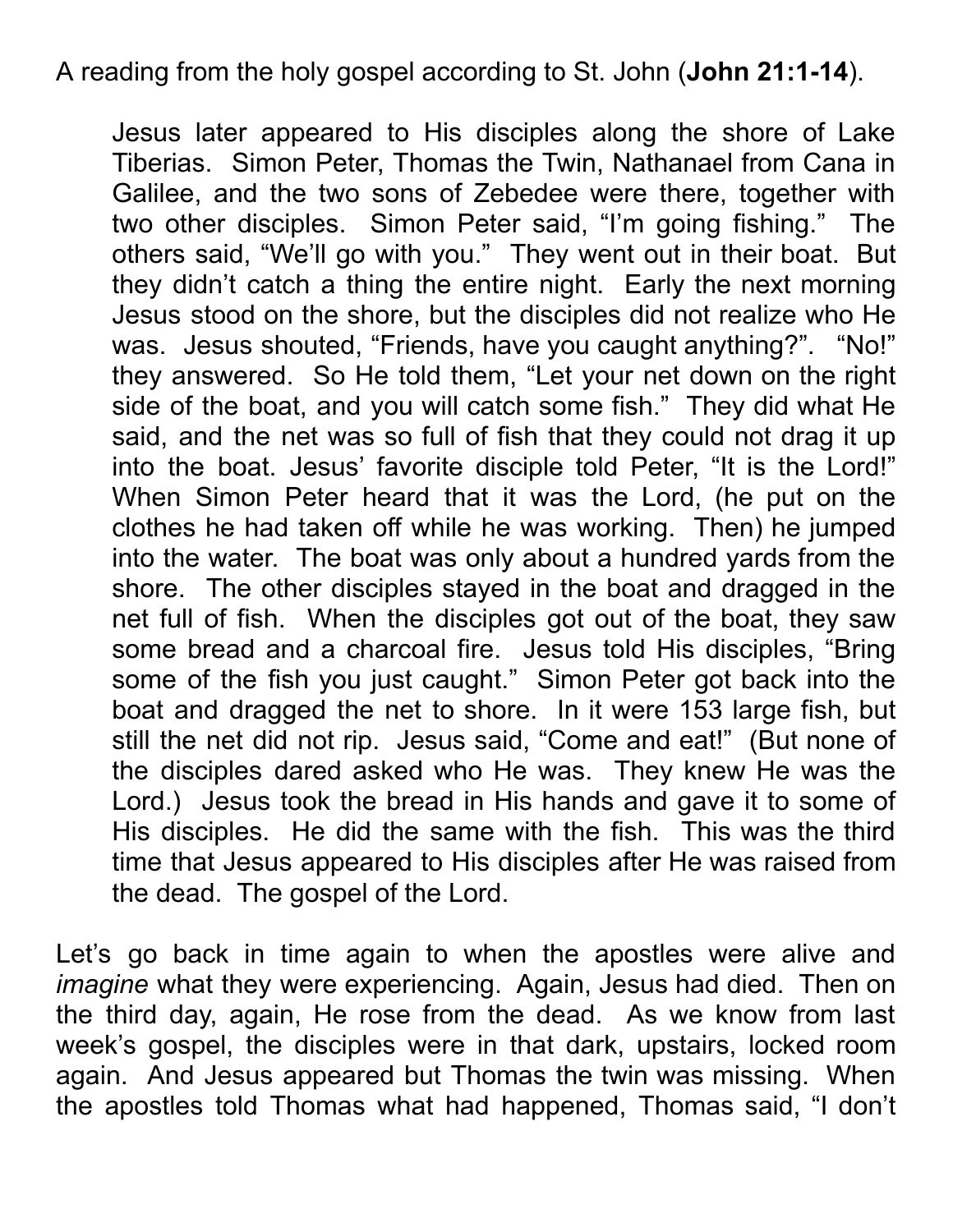believe it." But the next time Jesus visited the disciples, Thomas was there. And *then* Thomas became a believer.

So last week we had the first two times with and without Thomas, then this is the third time Jesus appeared to His disciples after He arose from the dead. The disciples were about 100 yards off shore, the length of a football field. *Imagine*. That's close enough to be heard by someone yelling to you (if it's not too noisy), and far enough away not to recognize who is doing the yelling. After the disciples told Jesus that they hadn't caught any fish, Jesus told them to cast their net off the right side of the boat. And, of course, they caught a whole bunch of fish, and a light went off in their heads. Déjà vu. Didn't this happen about three years ago when Jesus first met them. At *that* time after the not-yet-apostles caught all those fish and came ashore, Jesus told them to follow Him, and He would have them fishing for people instead of fish. So this time Peter figured it out. He was so excited to see the Lord that he jumped out of the boat and swam into shore and left the rest of his friends to bring the boat in after him when they all realized it was Jesus guiding them to the fish. And then Jesus fed them with some of the fish they had caught.

So what do we have here? We have the disciples who are men of action who listen to Jesus. They went out and taught in the name of Jesus because they were told to do so by Jesus, even though the priests and scribes told them not to. Then they got into trouble and were punished, but they were happy because they were doing what Jesus had told them to do. In the gospel they also followed what Jesus told them to do and cast their nets off the right side of the boat, even after spending the entire night not catching any fish. When they finally caught fish, they realized that it was Jesus on the shore directing them. And once again they were happy. So they followed Jesus' directions, and it made them happy. It didn't, and doesn't, matter what other people think. "God will bless you when you follow Jesus." So many lessons today. Let's boil it down to this: love Jesus, follow Jesus, and God will make you happy.